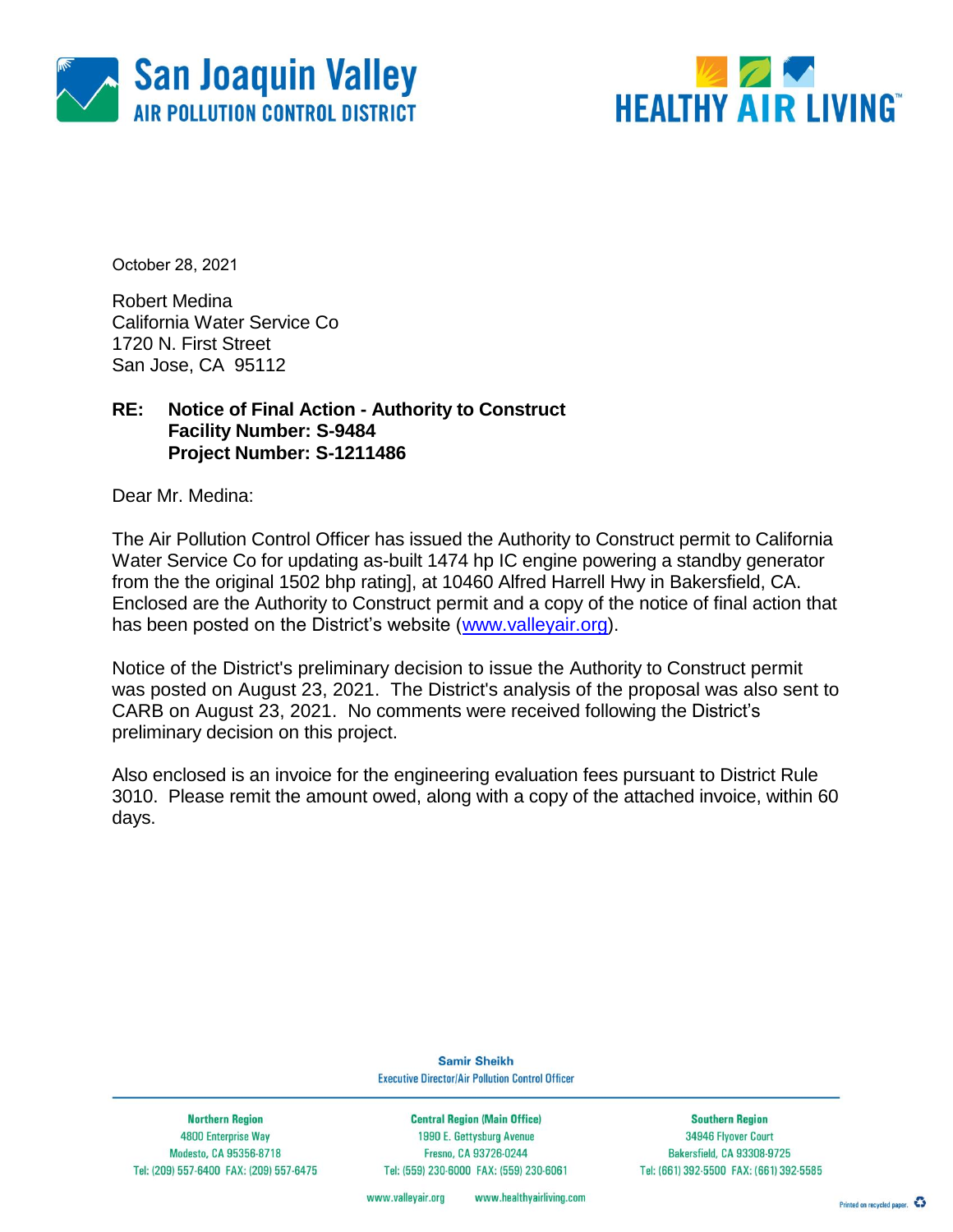October 28, 2021

Mr. Robert Medina Page 2

Thank you for your cooperation in this matter. If you have any questions, please contact Mr. Leonard Scandura at (661) 392-5500.

Sincerely,

ıdına\_

Brian Clements Director of Permit Services

BC:RCR

**Enclosures** 

cc: Courtney Graham, CARB (w/ enclosure) via email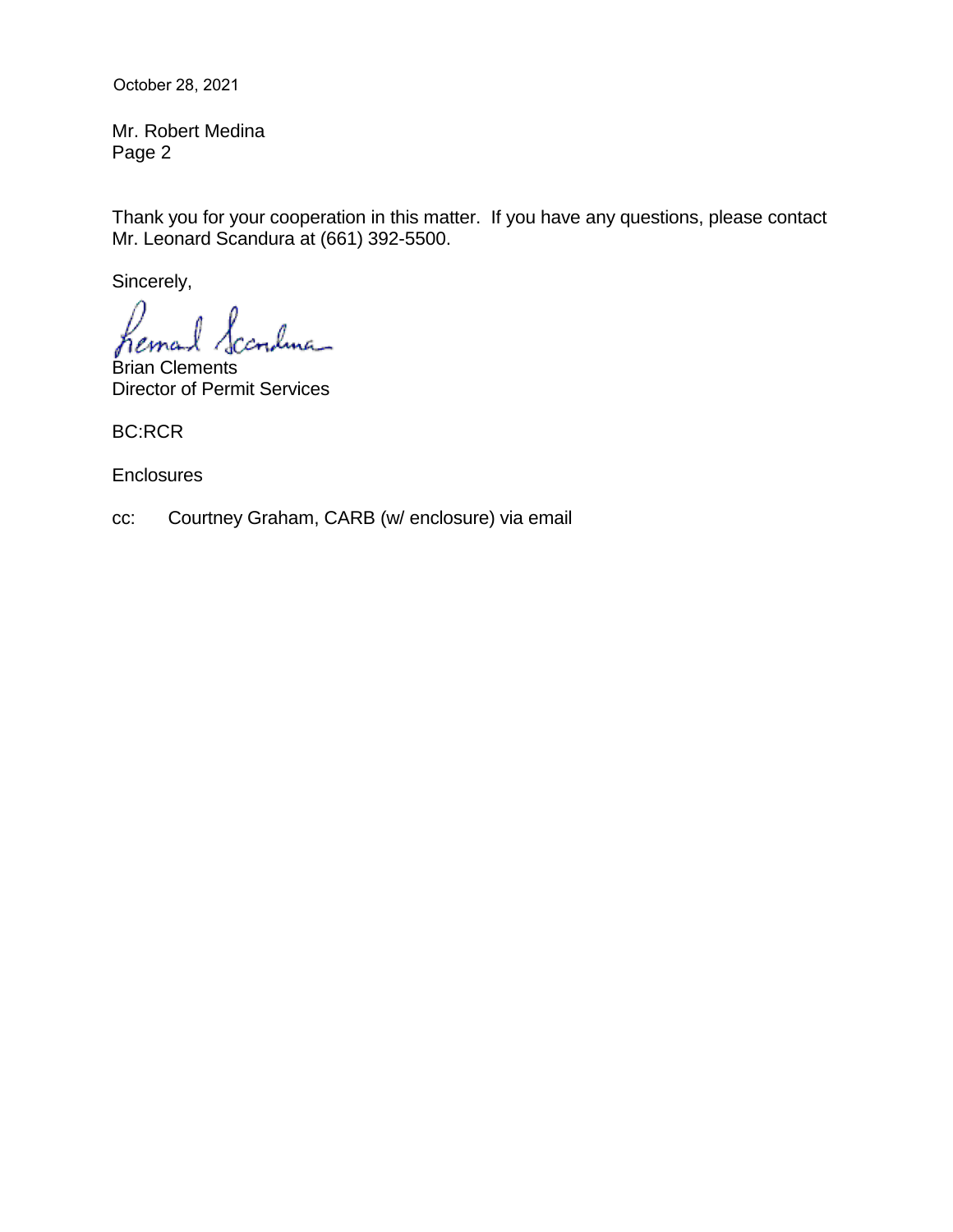



Facility # S-9484 CALIFORNIA WATER SERVICE CO - BK-215 1720 N FIRST STREET SAN JOSE, CA 95112

# **AUTHORITY TO CONSTRUCT (ATC)**

### *QUICK START GUIDE*

- 1. **Pay Invoice**: Please pay enclosed invoice before due date.
- 2. **Fully Understand ATC**: Make sure you understand ALL conditions in the ATC prior to construction, modification and/or operation.
- 3. **Follow ATC**: You must construct, modify and/or operate your equipment as specified on the ATC. Any unspecified changes may require a new ATC.
- 4. **Notify District**: You must notify the District's Compliance Department, at the telephone numbers below, upon start-up and/or operation under the ATC. Please record the date construction or modification commenced and the date the equipment began operation under the ATC. You may NOT operate your equipment until you have notified the District's Compliance Department. A startup inspection may be required prior to receiving your Permit to Operate.
- 5. **Source Test**: Schedule and perform any required source testing. See [http://www.valleyair.org/busind/comply/source\\_testing.htm](http://www.valleyair.org/busind/comply/source_testing.htm) for source testing resources.
- 6. **Maintain Records**:Maintain all records required by ATC. Records are reviewed during every inspection (or upon request) and must be retained for at least 5 years. Sample record keeping forms can be found at http://www.valleyair.org/busind/comply/compliance\_forms.htm.

By operating in compliance, you are doing your part to improve air quality for all Valley residents.

#### **For assistance, please contact District Compliance staff at any of the telephone numbers listed below.**

Samir Sheikh Executive Director/Air Pollution Control Officer

**Northern Region** 4800 Enterprise Way Modesto, CA 95356-8718 Tel: (209) 557-6400 FAX: (209) 557-6475

Central Region (Main Office) 1990 E. Gettysburg Avenue Fresna, CA 93726-0244 Tel: (559) 230-6000 FAX: (559) 230-6061

**Southern Region** 34946 Flyover Court Bakersfield, CA 93308-9725 Tel: (661) 392-5500 FAX: (661) 392-5585

www.bealthyairliving.com www.valleyair.org

Preced on recycled paper. 43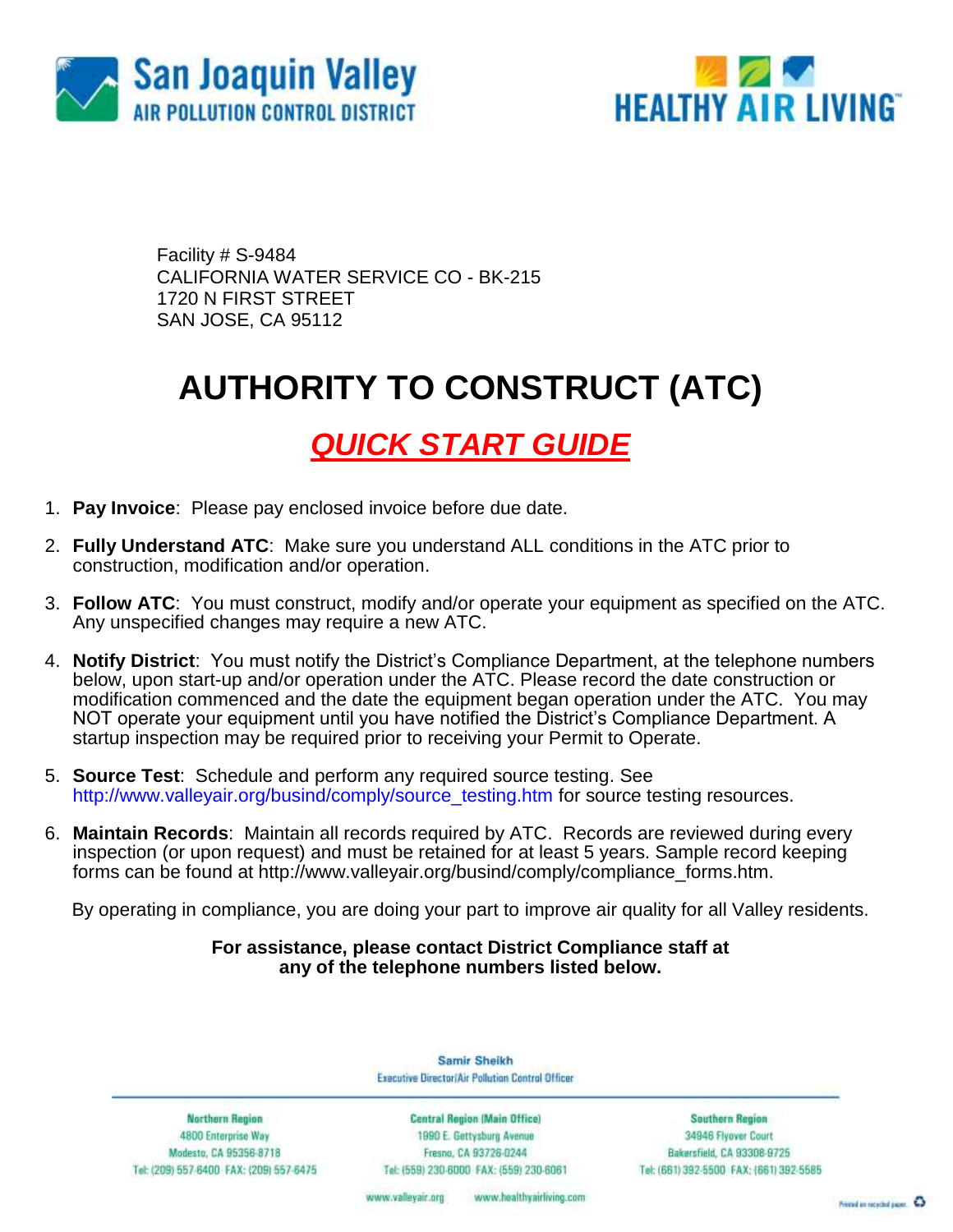



# **AUTHORITY TO CONSTRUCT**

**PERMIT NO:** S-9484-1-1 **ISSUANCE DATE:** 10/27/2021

**LEGAL OWNER OR OPERATOR:** CALIFORNIA WATER SERVICE CO - BK-215 **MAILING ADDRESS:** 1720 N FIRST STREET SAN JOSE, CA 95112

**LOCATION:** 10460 ALFRED HARRELL HWY BAKERSFIELD, CA 93308

### **EQUIPMENT DESCRIPTION:**

MODIFICATION OF 1502 BHP (INTERMITTENT) CATERPILLAR MODEL C32 TIER 2 CERTIFIED DIESEL-FIRED EMERGENCY STANDBY IC ENGINE POWERING AN ELECTRICAL GENERATOR: LOWER RATING TO AS-BUILT OF 1474 BHP AND IDENTIFY ENGINE FAMILY MAXIMUM RATING AS 1865 BHP

### **CONDITIONS**

- 1. No air contaminant shall be released into the atmosphere which causes a public nuisance. [District Rule 4102]
- 2. No air contaminant shall be discharged into the atmosphere for a period or periods aggregating more than three minutes in any one hour which is as dark as, or darker than, Ringelmann 1 or 20% opacity. [District Rule 4101]
- 3. Particulate matter emissions shall not exceed 0.1 grains/dscf in concentration. [District Rule 4201]
- 4. The exhaust stack shall vent vertically upward. The vertical exhaust flow shall not be impeded by a rain cap (flapper ok), roof overhang, or any other obstruction. [District Rule 4102]
- 5. This engine shall be equipped with a non-resettable hour meter with a minimum display capability of 9,999 hours, unless the District determines that a non-resettable hour meter with a different minimum display capability is appropriate in consideration of the historical use of the engine and the owner or operator's compliance history. [District Rule 4702 and 17 CCR 93115]
- 6. Only CARB certified diesel fuel containing not more than 0.0015% sulfur by weight is to be used. [District Rules 2201 and 4801, and 17 CCR 93115]
- 7. Emissions from this IC engine shall not exceed any of the following limits: 3.74 g-NOx/bhp-hr, 0.5 g-CO/bhp-hr, or 0.07 g-VOC/bhp-hr. [District Rule 2201 and 17 CCR 93115]

#### CONDITIONS CONTINUE ON NEXT PAGE

**YOU MUST NOTIFY THE DISTRICT COMPLIANCE DIVISION AT (661) 392-5500 WHEN CONSTRUCTION IS COMPLETED AND PRIOR TO OPERATING THE EQUIPMENT OR MODIFICATIONS AUTHORIZED BY THIS AUTHORITY TO CONSTRUCT.** This is NOT a PERMIT TO OPERATE. Approval or denial of a PERMIT TO OPERATE will be made after an inspection to verify that the equipment has been constructed in accordance with the approved plans, specifications and conditions of this Authority to Construct, and to determine if the equipment can be operated in compliance with all Rules and Regulations of the San Joaquin Valley Unified Air Pollution Control District. Unless construction has commenced pursuant to Rule 2050, this Authority to Construct shall expire and application shall be cancelled two years from the date of issuance. The applicant is responsible for complying with all laws, ordinances and regulations of all other governmental agencies which may pertain to the above equipment.

Samir Sheikh, Executive Director / APCO

 $\int$ 

Brian Clements, Director of Permit Services S-9484-1-1 : Oct 27 2021 12:24PM -- RINALDIR : Joint Inspection NOT Required

Southern Regional Office • 34946 Flyover Court • Bakersfield, CA 93308 • (661) 392-5500 • Fax (661) 392-5585